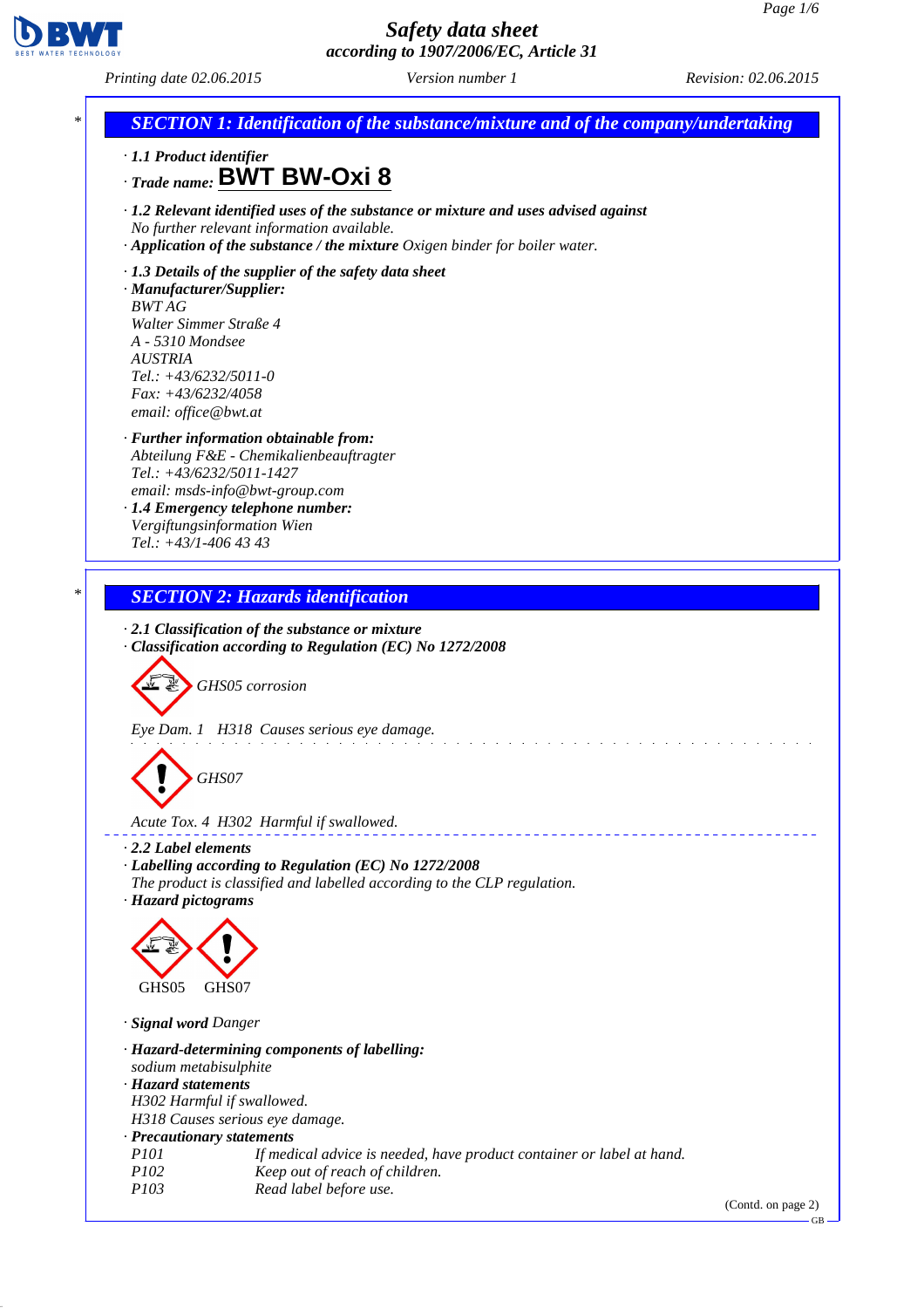*25-50%*



### *Safety data sheet according to 1907/2006/EC, Article 31*

*Printing date 02.06.2015 Version number 1 Revision: 02.06.2015*

# *Trade name:* **BWT BW-Oxi 8**

|                                                                                                       | (Contd. of page 1)                                                                     |  |
|-------------------------------------------------------------------------------------------------------|----------------------------------------------------------------------------------------|--|
| P <sub>280</sub>                                                                                      | Wear protective gloves/protective clothing/eye protection/face protection.             |  |
| P <sub>264</sub>                                                                                      | Wash thoroughly after handling.                                                        |  |
| P305+P351+P338 IF IN EYES: Rinse cautiously with water for several minutes. Remove contact lenses, if |                                                                                        |  |
|                                                                                                       | present and easy to do. Continue rinsing.                                              |  |
| <i>P310</i>                                                                                           | Immediately call a POISON CENTER/doctor.                                               |  |
| $P301 + P312$                                                                                         | IF SWALLOWED: Call a POISON CENTER/doctor if you feel unwell.                          |  |
| <i>P501</i>                                                                                           | Dispose of contents/container in accordance with local/regional/national/international |  |
|                                                                                                       | regulations.                                                                           |  |
| · Additional information:                                                                             |                                                                                        |  |

*EUH031 Contact with acids liberates toxic gas.*

*· 2.3 Other hazards*

*· Results of PBT and vPvB assessment*

*· PBT: Not applicable.*

*· vPvB: Not applicable.*

#### *SECTION 3: Composition/information on ingredients*

#### *· 3.2 Chemical characterisation: Mixtures*

*· Description: Mixture of substances listed below with nonhazardous additions.*

#### *· Dangerous components:*

*CAS: 7681-57-4* **sodium metabisulphite** Eye Dam. 1, H318

*· Additional information: For the wording of the listed risk phrases refer to section 16.*

# *SECTION 4: First aid measures*

*· 4.1 Description of first aid measures*

*· General information:*

*Symptoms of poisoning may even occur after several hours; therefore medical observation for at least 48 hours after the accident.*

 *Acute Tox. 4, H302*

- *· After inhalation: Supply fresh air; consult doctor in case of complaints.*
- *· After skin contact:*
- *Immediately rinse with water.*

*Generally the product does not irritate the skin.*

- *· After eye contact: Rinse opened eye for several minutes under running water. Then consult a doctor.*
- *· After swallowing:*
- *Rinse out mouth and then drink plenty of water.*
- *Call for a doctor immediately.*
- *· 4.2 Most important symptoms and effects, both acute and delayed No further relevant information available.*
- *· 4.3 Indication of any immediate medical attention and special treatment needed*
- *No further relevant information available.*

### *SECTION 5: Firefighting measures*

- *· 5.1 Extinguishing media*
- *· Suitable extinguishing agents:*
- *CO2, powder or water spray. Fight larger fires with water spray or alcohol resistant foam.*
- *· 5.2 Special hazards arising from the substance or mixture No further relevant information available.*
- *· 5.3 Advice for firefighters*
- *· Protective equipment: Mouth respiratory protective device.*

#### *SECTION 6: Accidental release measures*

*· 6.1 Personal precautions, protective equipment and emergency procedures Wear protective clothing.*

(Contd. on page 3)

GB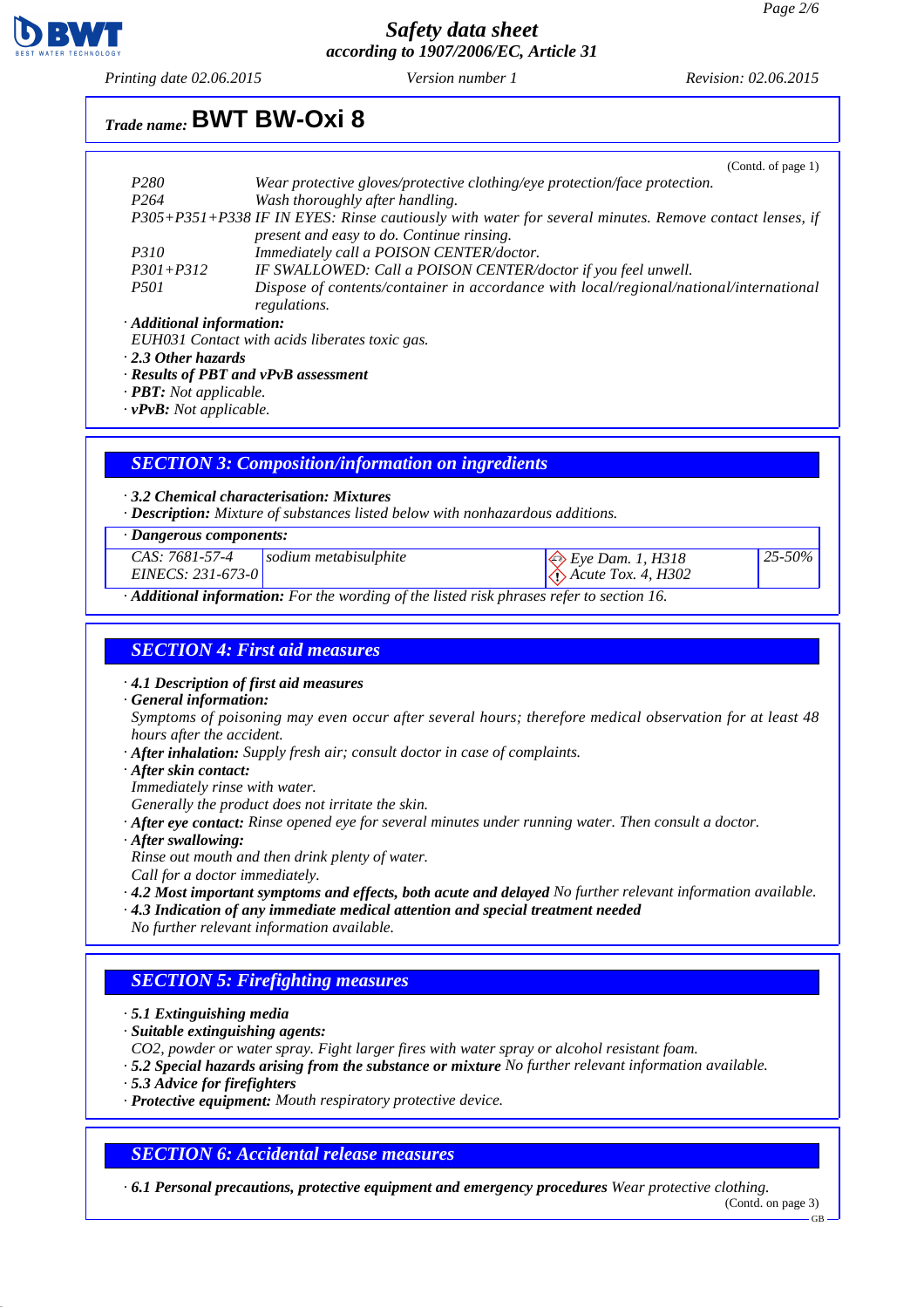

*Printing date 02.06.2015 Version number 1 Revision: 02.06.2015*

# *Trade name:* **BWT BW-Oxi 8**

- *· 6.2 Environmental precautions:*
- *Dilute with plenty of water.*

*Do not allow to enter sewers/ surface or ground water. Inform respective authorities in case of seepage into water course or sewage system.*

- *· 6.3 Methods and material for containment and cleaning up: Absorb with liquid-binding material (sand, diatomite, acid binders, universal binders, sawdust). Dispose contaminated material as waste according to item 13. Ensure adequate ventilation.*
- *· 6.4 Reference to other sections See Section 7 for information on safe handling. See Section 8 for information on personal protection equipment. See Section 13 for disposal information.*

### *SECTION 7: Handling and storage*

*· 7.1 Precautions for safe handling*

*Ensure good ventilation/exhaustion at the workplace.*

*Prevent formation of aerosols. Keep receptacles tightly sealed.*

*· Information about fire - and explosion protection: No special measures required.*

- *· 7.2 Conditions for safe storage, including any incompatibilities*
- *· Storage:*
- *· Requirements to be met by storerooms and receptacles: Store only in the original receptacle.*
- *· Information about storage in one common storage facility: Do not store together with acids.*
- *· Further information about storage conditions: Store in cool, dry conditions in well sealed receptacles.*
- *· Storage class: 12*
- *· 7.3 Specific end use(s) No further relevant information available.*

### *SECTION 8: Exposure controls/personal protection*

*· Additional information about design of technical facilities: No further data; see item 7.*

*· 8.1 Control parameters*

*· Ingredients with limit values that require monitoring at the workplace:*

*7681-57-4 sodium metabisulphite*

*WEL Long-term value: 5 mg/m³*

*· Additional information: The lists valid during the making were used as basis.*

- *· 8.2 Exposure controls*
- *· Personal protective equipment:*
- *· General protective and hygienic measures: Keep away from foodstuffs, beverages and feed. Immediately remove all soiled and contaminated clothing Wash hands before breaks and at the end of work. Avoid contact with the eyes.*
- *· Respiratory protection: Filter B*
- *· Protection of hands:*



*Protective gloves*

- *· Material of gloves Rubber gloves*
- *· Penetration time of glove material The exact break through time has to be found out by the manufacturer of the protective gloves and has to be observed.*

(Contd. on page 4)

(Contd. of page 2)

GB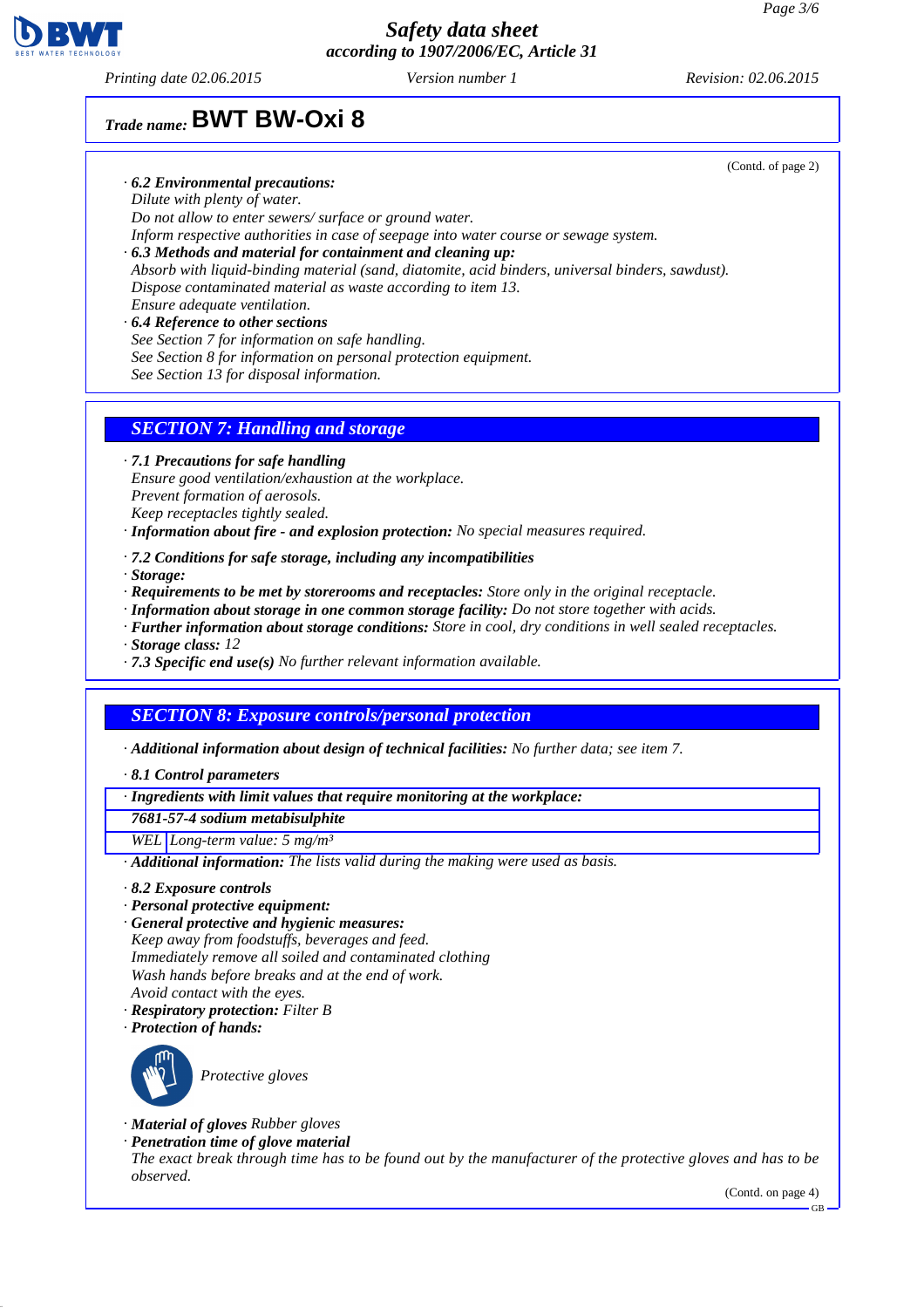

*Printing date 02.06.2015 Version number 1 Revision: 02.06.2015*

(Contd. of page 3)

# *Trade name:* **BWT BW-Oxi 8**

*· Eye protection:*



*Tightly sealed goggles*

*· Body protection: Protective work clothing*

| <b>SECTION 9: Physical and chemical properties</b>                                                                      |                                                       |
|-------------------------------------------------------------------------------------------------------------------------|-------------------------------------------------------|
| .9.1 Information on basic physical and chemical properties<br><b>General Information</b>                                |                                                       |
| $\cdot$ Appearance:<br>Form:                                                                                            | Fluid                                                 |
| Colour:                                                                                                                 | Pink                                                  |
| $\cdot$ Odour:                                                                                                          | Pungent                                               |
| $\cdot$ pH-value at 20 $\textdegree$ C:                                                                                 | 6                                                     |
| $\cdot$ Change in condition<br>Melting point/Melting range: Undetermined.<br>Boiling point/Boiling range: Undetermined. |                                                       |
| · Flash point:                                                                                                          | Not applicable.                                       |
| $\cdot$ Self-igniting:                                                                                                  | Product is not selfigniting.                          |
| $\cdot$ Danger of explosion:                                                                                            | Product does not present an explosion hazard.         |
| $\cdot$ Vapour pressure at 20 $\cdot$ C:                                                                                | $23$ hPa                                              |
| $\cdot$ Density at 20 $\cdot$ C:                                                                                        | 1.3 $g/cm^3$                                          |
| $\cdot$ Solubility in / Miscibility with<br>water:                                                                      | Fully miscible.                                       |
| · Solvent content:<br>Organic solvents:<br>$\cdot$ 9.2 Other information                                                | $0.0\%$<br>No further relevant information available. |

# *SECTION 10: Stability and reactivity*

- *· 10.1 Reactivity*
- *· 10.2 Chemical stability*
- *· Thermal decomposition / conditions to be avoided: No decomposition if used according to specifications. Temperature >90 °C.*
- *· 10.3 Possibility of hazardous reactions Contact with acids releases toxic gases.*
- *· 10.4 Conditions to avoid No further relevant information available.*
- *· 10.5 Incompatible materials: No further relevant information available.*
- *· 10.6 Hazardous decomposition products: Sulphur dioxide*

### *SECTION 11: Toxicological information*

- *· 11.1 Information on toxicological effects*
- *· Acute toxicity*
- *· Primary irritant effect:*
- *· Skin corrosion/irritation No irritant effect.*
- *· Serious eye damage/irritation Strong irritant with the danger of severe eye injury.*

(Contd. on page 5)

GB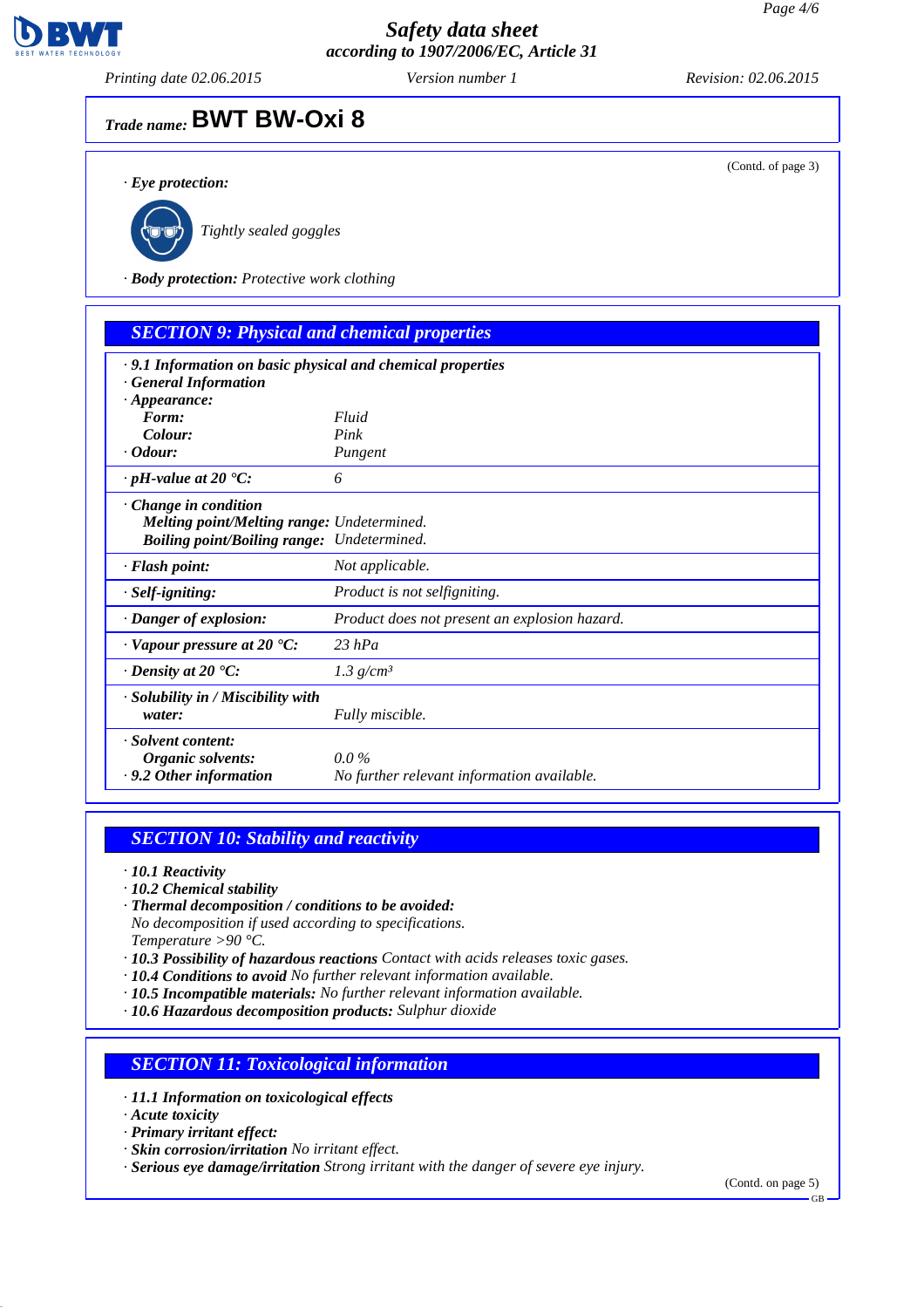

*Printing date 02.06.2015 Version number 1 Revision: 02.06.2015*

# *Trade name:* **BWT BW-Oxi 8**

- *· Respiratory or skin sensitisation No sensitising effects known.*
- *· Additional toxicological information:*

*The product shows the following dangers according to the calculation method of the General EU Classification Guidelines for Preparations as issued in the latest version: Harmful*

*Irritant*

## *SECTION 12: Ecological information*

- *· 12.1 Toxicity*
- *· Aquatic toxicity: No further relevant information available.*
- *· 12.2 Persistence and degradability No further relevant information available.*
- *· 12.3 Bioaccumulative potential No further relevant information available.*
- *· 12.4 Mobility in soil No further relevant information available.*
- *· Additional ecological information:*
- *· General notes:*
- *Water hazard class 1 (German Regulation) (Self-assessment): slightly hazardous for water*

*Do not allow undiluted product or large quantities of it to reach ground water, water course or sewage system.*

- *· 12.5 Results of PBT and vPvB assessment*
- *· PBT: Not applicable.*
- *· vPvB: Not applicable.*
- *· 12.6 Other adverse effects No further relevant information available.*

#### *SECTION 13: Disposal considerations*

*· 13.1 Waste treatment methods*

*· Recommendation*

*Must not be disposed together with household garbage. Do not allow product to reach sewage system.*

*· European waste catalogue*

*16 10 01\* aqueous liquid wastes containing dangerous substances*

- *· Uncleaned packaging:*
- *· Recommendation: Disposal must be made according to official regulations.*
- *· Recommended cleansing agents: Water, if necessary together with cleansing agents.*

| <b>SECTION 14: Transport information</b>          |                                               |  |
|---------------------------------------------------|-----------------------------------------------|--|
| $\cdot$ 14.1 UN-Number<br>$\cdot$ ADR, IMDG, IATA | 2693                                          |  |
| $\cdot$ 14.2 UN proper shipping name              |                                               |  |
| $\cdot$ ADR                                       | 2693 BISULPHITES, AQUEOUS SOLUTION, N.O.S.    |  |
|                                                   | (sodium metabisulphite)                       |  |
| $\cdot$ IMDG                                      | BISULPHITES, AQUEOUS SOLUTION, N.O.S. (sodium |  |
|                                                   | metabisulphite)                               |  |
| $\cdot$ JATA                                      | BISULPHITES, AQUEOUS SOLUTION, N.O.S.         |  |

(Contd. of page 4)